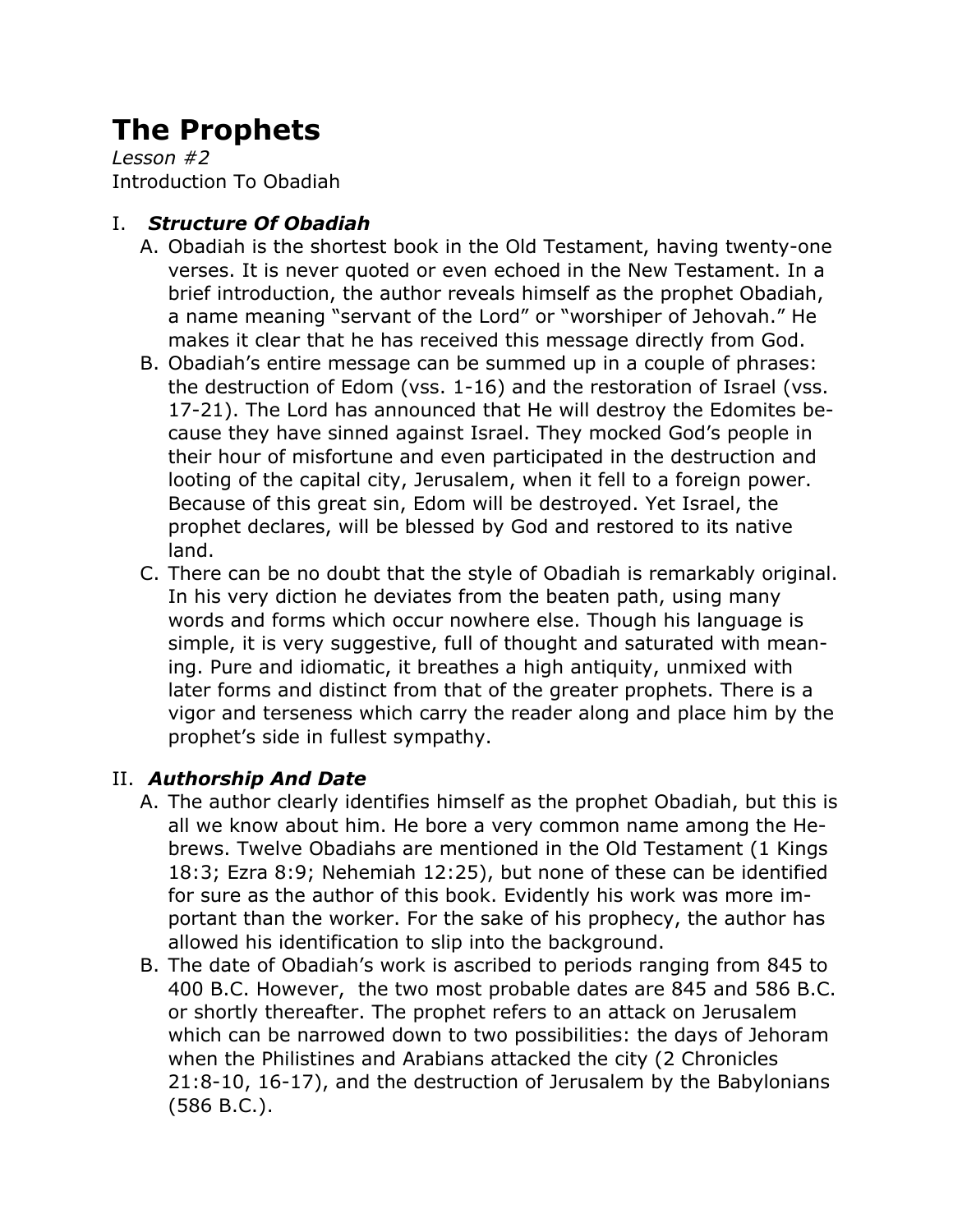- 1. Arguments for the later date is made on the "we" of Obadiah 1, which, in the mind of some, would include prophets other than Obadiah. This position is strengthened by statements from two additional prophets, Jeremiah (49:7-13) and Ezekiel (35:1-10), and by the words of an unknown psalmist in Babylon (Psalm 137:7).
- 2. Arguments for the earlier date is based on the difference between the language of Jeremiah and that of Obadiah, which difference points to the conclusion that Jeremiah was later than Obadiah. The strongest argument for the early date, however, rests on the text of Obadiah itself. Obadiah speaks of foreigners entering Jerusalem's gates, of Jacob's substance being carried away, of lots being cast upon the city, and of destruction and disaster. However, the language is not inclusive enough to describe the destruction by the Babylonians. The destruction of the temple and the royal palace, the carrying away to Babylon of the king and the people, and the remnant that went into Egypt are not mentioned. Furthermore, the language of the prophet implies that people were residing in the city at the time.

#### III. *Historical Setting*

- A. This book's condemnation of the Edomites is understandable when we consider the bitter feelings that had always existed between these two nations. It began centuries earlier when the twin brothers, Jacob and Esau, went their separate ways (Genesis 27; 36). Enmity prevailed between Esau and Jacob throughout their lives and between the two nations that sprang from them. Esau's descendants settled south of the Dead Sea and became known as the Edomites. Jacob's descendants settled farther north, eventually developing into the people known as the nation of Israel. Throughout the writings of the prophets Edom stands as a symbol of the earthly, non-spiritual people of the world.
- B. The Bible reports many clashes between these two factions. The Edomites rejected Moses' request to pass through their land as they traveled toward the land of Canaan (Numbers 20:14-21), they opposed king Saul (1 Samuel 14:47), they fought against David (1 Kings 11:14-17), opposed Solomon (1 Kings 11:14-25) and Jehoshaphat (2 Chronicles 20:22) and rebelled against Jehoram (2 Chronicles 21:8).
- C. From the 13th to the 6th centuries before Christ, the Edomites settled in the region of Mount Seir. This was a very mountainous region south of the Dead Sea, of which Sela (Petra) was the capital. So rugged is the terrain that the valley in which Petra is located can only be reached through a narrow canyon guarded by a towering mountain walls 200-250 feet high. During the 5th century B.C., the Nabataeans dislodged the Edomites from their territory, causing them to withdraw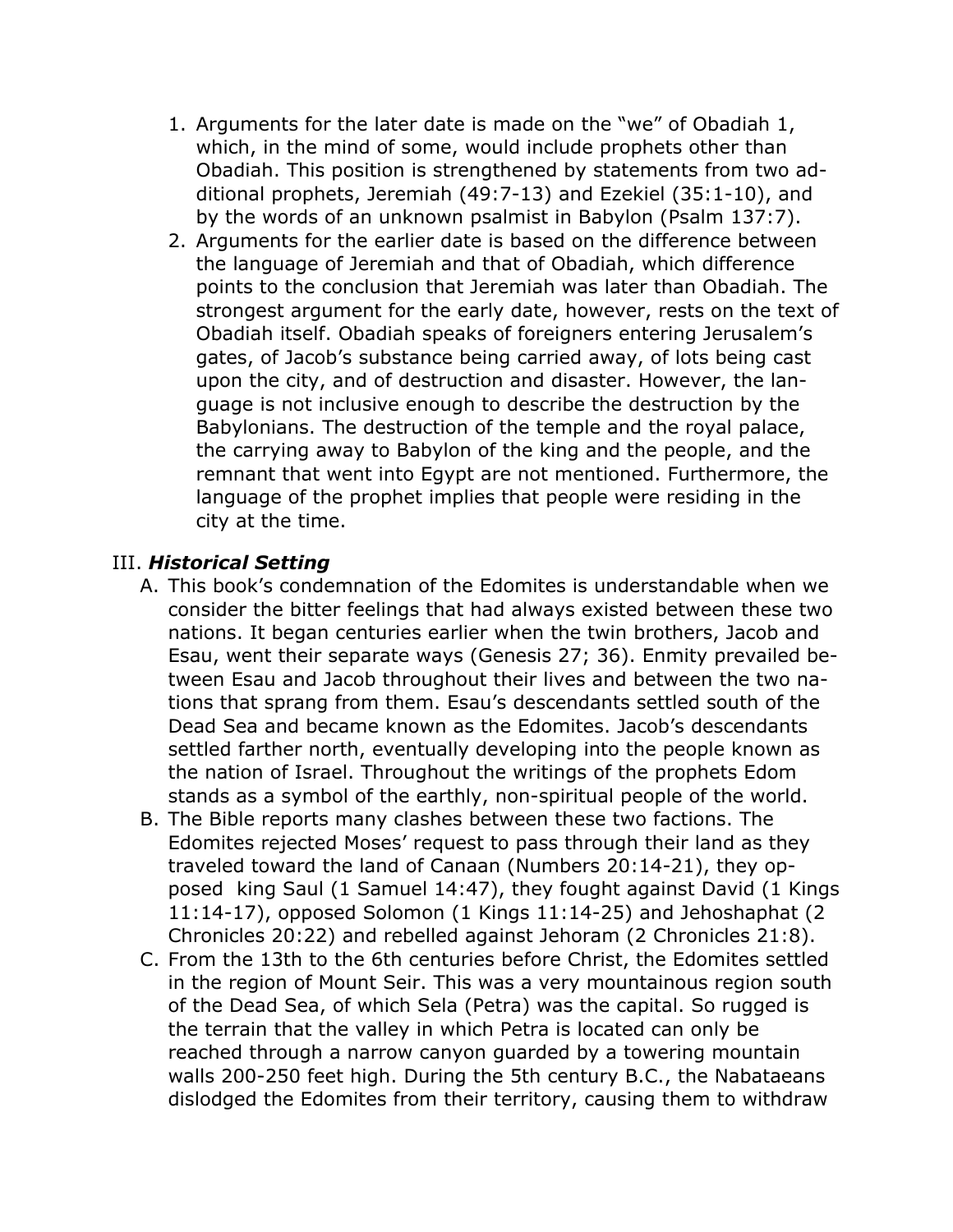to Idumea in southern Palestine. Toward the close of the second century B.C. they were conquered by John Hyrcanus of the Maccabees, who forced many of them to be circumcised and accept the law. Thus, they became nominal Jewish proselytes. In the following century, the dynasty of Herod the Great, descended from the Idumean stock, came into control of the kingdom of Judea. By 100 A.D., they had become lost to history.

### IV. *Scriptural Contribution*

- A. The book of Obadiah makes it clear that God takes His promises to His people seriously. Obadiah taught with special emphasis the indestructible character of eternal justice. God declared in the book of Genesis that He would bless the rest of the world through Abraham and his descendants. He also promised to protect His special people against any who would try to do them harm (Genesis 12:1-3). This promise is affirmed in the book of Obadiah. God is determined to keep faith with His people, in spite of their unworthiness and disobedience. Edom's vaunted wisdom will completely fail her and her wise men will be blinded.
- B. Obadiah also shows that ridicule springs from pride. Because of this, Obadiah is often called "the prophet of pride." When we ridicule others we reveal a terrible spirit within ourselves. To ridicule betrays a lack of brotherly love. It is often an evidence of real hate. Edom and Israel scorned and hated each other throughout their whole history. For centuries there existed between them an implacable animosity. They constantly waged a war of revenge against each other. To a large degree it was the result of selfish patriotism and tribal jealousy. Patriotism to many means little more than national selfishness which easily degenerates into arrogance.
- C. The book also declares the eternal principle of reaping and sowing. The injustice of cruelty, bitterness and passion of one people against another must be avenged. Finally, Obadiah instructs us that in time of divine judgment, God provides a means and a place of escape for those who will turn to Him. The place provided is His Mount Zion, which represents the church.

#### V. *Special Considerations*

- A. Verses 1-9 of Obadiah and Jeremiah 49:7-22 express essentially the same idea, and many of the words and phrases in these two passages are exactly alike.
- B. Some scholars believe Jeremiah drew from the Obadiah passage to emphasize God's impending judgment on Edom. If this is true, it indi-